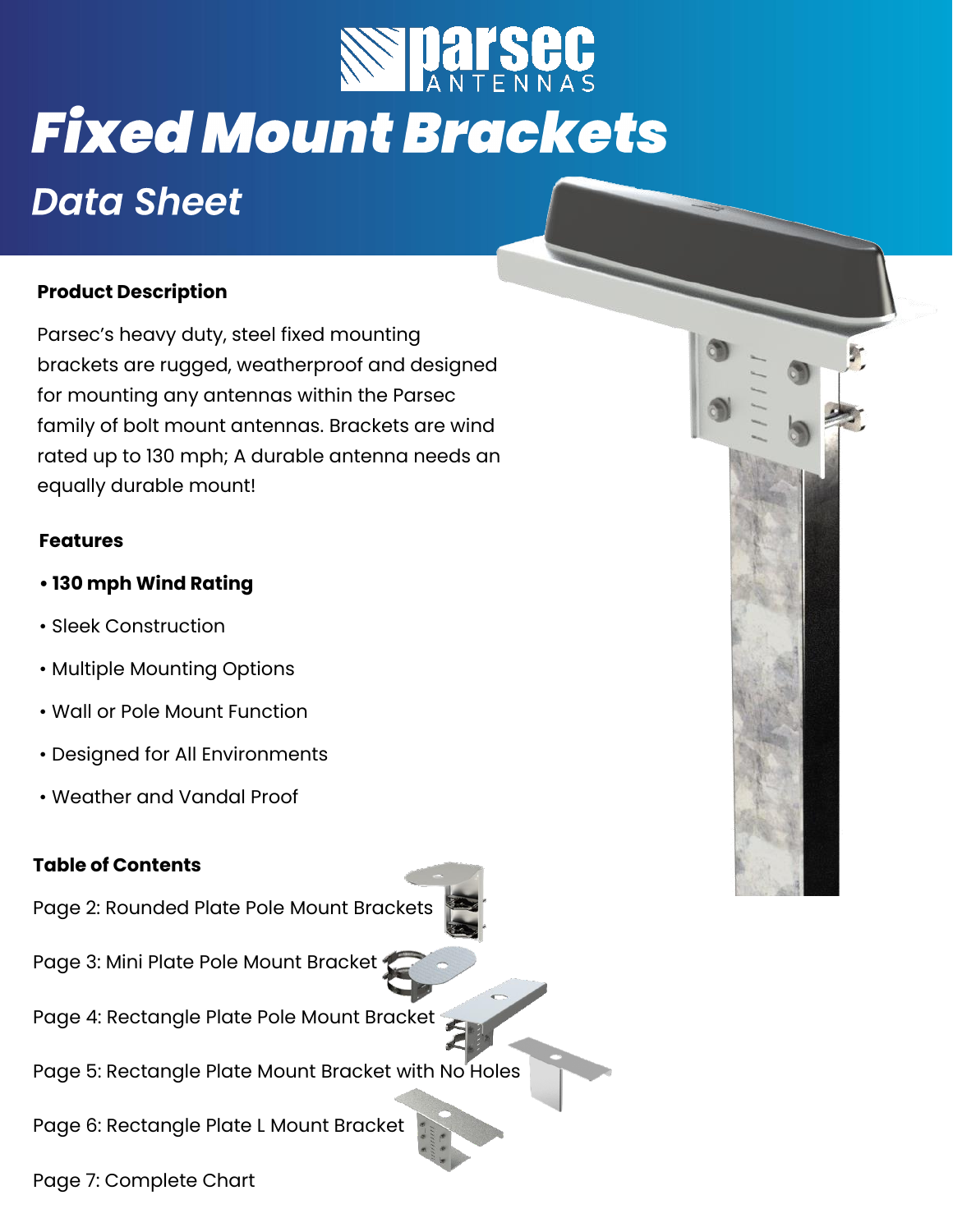### *ROUNDED PLATE POLE MOUNT BRACKETS*



This bracket with a rounded plate is designed for antennas needing a 1 or 1.5-inch mounting hole. Bracket is designed to securely fit poles with 1.5 to 2.5-inch diameters.

| Part#           | <b>Description</b>                | <b>Plate Size</b> | <b>Compatible Antennas</b>                 |  |
|-----------------|-----------------------------------|-------------------|--------------------------------------------|--|
| <b>PTA0149</b>  | Round plate with I" hole and pole | 6.10"D            | Border Collie, Chihuahua S & ST, Collie,   |  |
|                 | mount bracket                     |                   | Doberman, Rottweiler                       |  |
| <b>PTA0149H</b> | Round plate with 1.5" hole and    | 6.10"D            | Belgian Shepherd, Husky, Irish Setter, K9, |  |
|                 | pole mount bracket                |                   | Norwegian Elkhound, Timberwolf             |  |





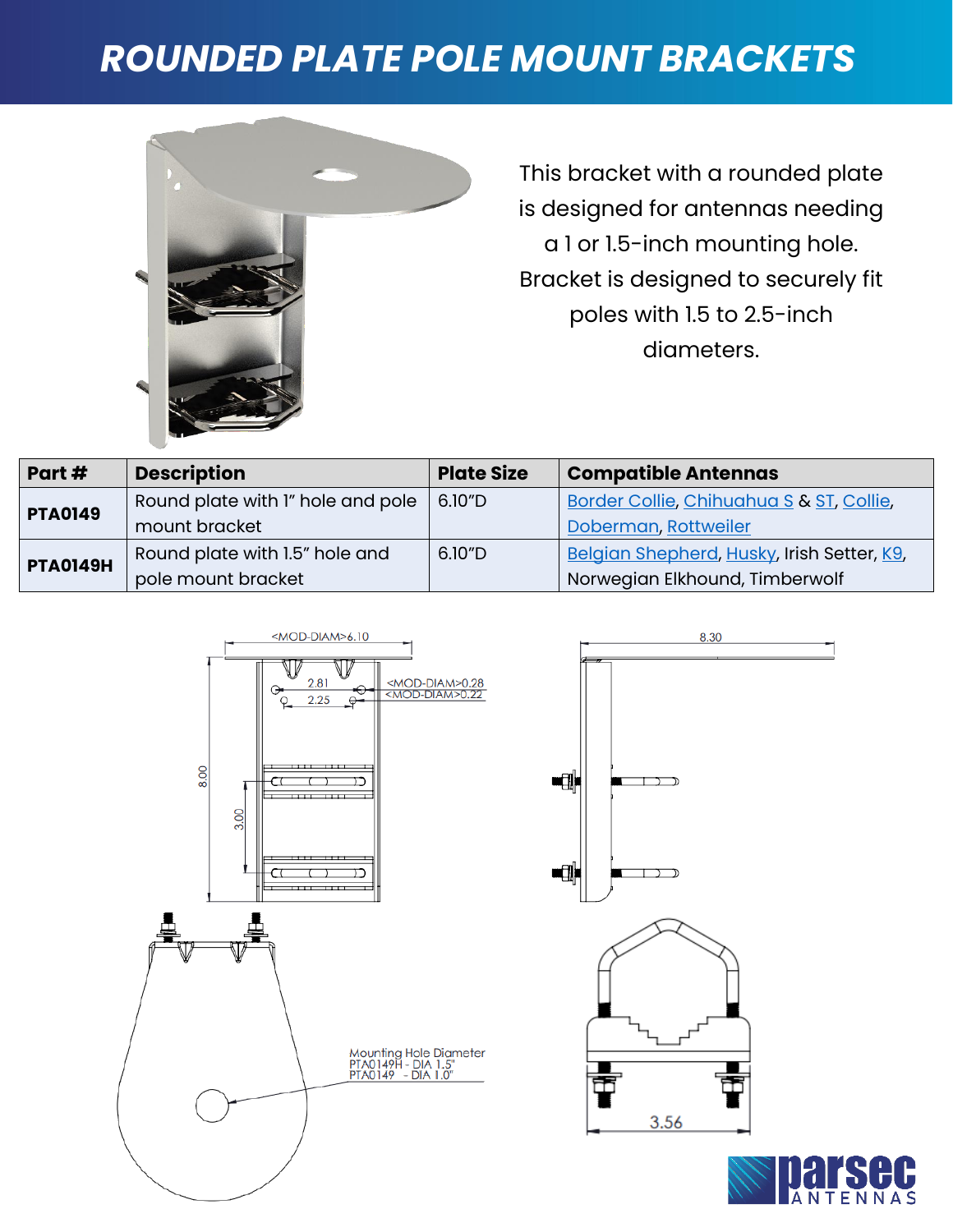### *MINI PLATE POLE MOUNT BRACKET*



This bracket is designed for smaller antennas needing a 1 inch mounting hole. The included adjustable gear/worm-drive clamps fit poles or rectangular posts with 1.5 to 2.5-inch widths. Slots for gear clamps run vertically and horizontally.

| Part#          | <b>Description</b>               |           | <b>Plate Size   Compatible Antennas</b> |
|----------------|----------------------------------|-----------|-----------------------------------------|
| <b>PTA0637</b> | Mini plate with I" hole and pole | 7"L x 4"W | Border Collie, Chihuahua S & ST         |
|                | mounting bracket                 |           |                                         |

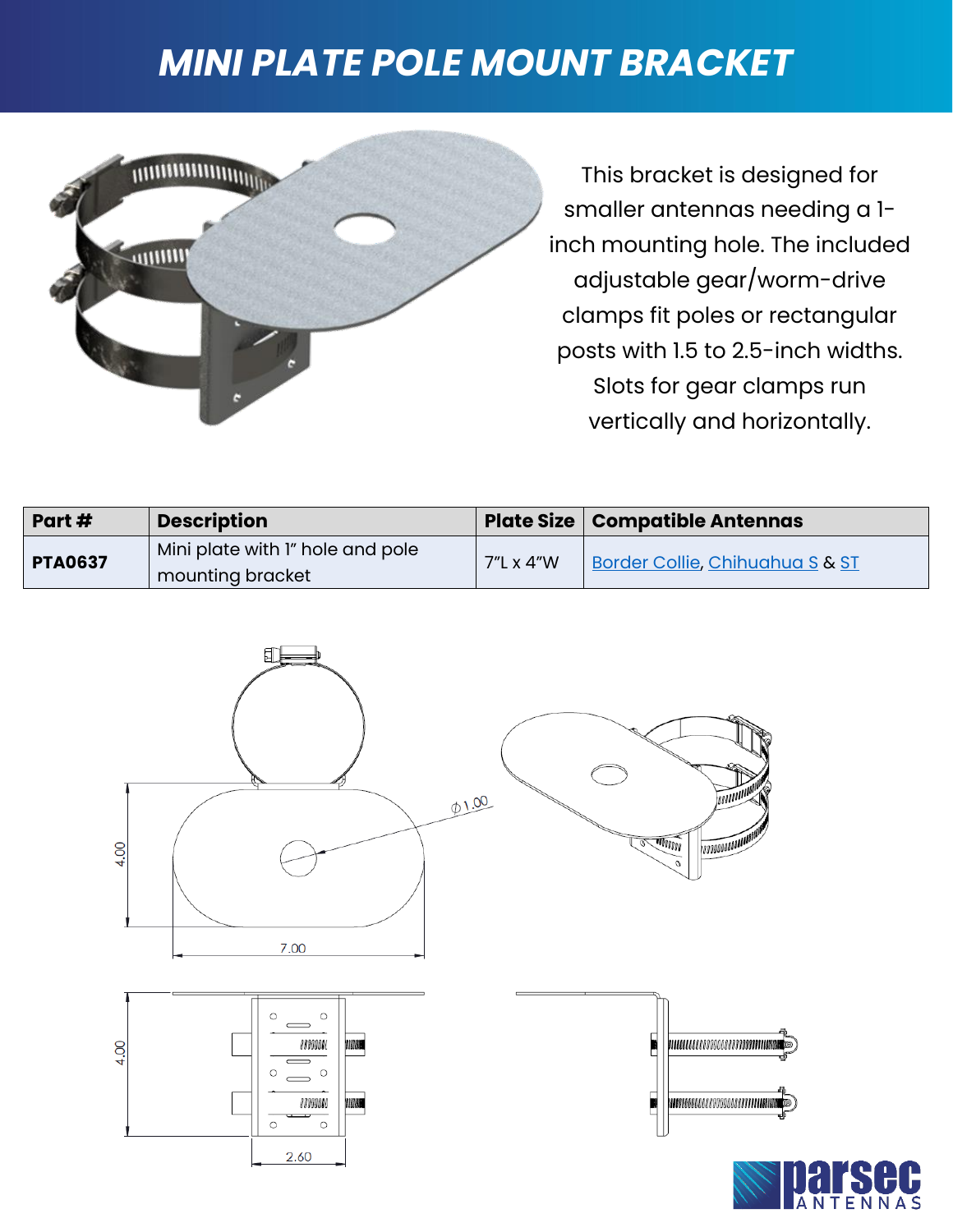### *RECTANGLE PLATE POLE MOUNT BRACKET*



This bracket with a 14-inch-long plate is designed for longer antennas needing a 1.5-inch mounting hole. Bracket is designed to securely fit poles with 1.5 to 2.5-inch diameters or rectangular posts up to 3 inches wide. Additional slots for gear/worm-drive clamps run vertically and horizontally.

| Part#          | <b>Description</b>                                       | <b>Plate Size</b> | <b>Compatible Antennas</b>                                                           |
|----------------|----------------------------------------------------------|-------------------|--------------------------------------------------------------------------------------|
| <b>PTA0638</b> | Rectangle plate with 1.5" hole and pole<br>mount bracket | 14"L x 3.75"W     | <b>Australian Shepherd, Belgian</b><br>Shepherd, Irish Setter,<br>Norwegian Elkhound |





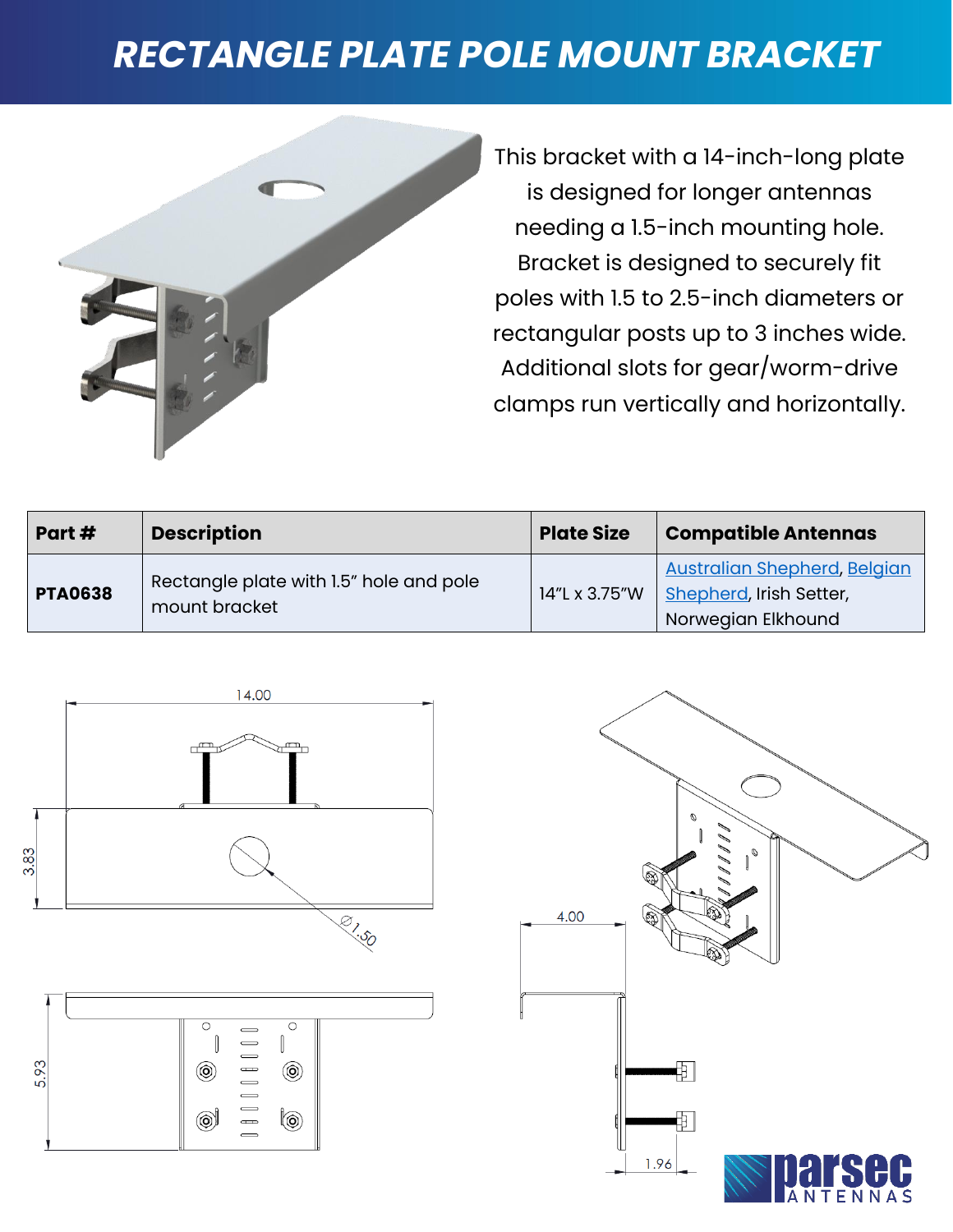# *RECTANGLE PLATE MOUNT BRACKET w/ NO HOLES*



This bracket with a 14-inch-long plate is designed for longer antennas needing a 1.5-inch mounting hole. Bracket is solid and designed for user to drill holes for customizable mounting.

| Part#          | <b>Description</b>                                                           | <b>Plate Size</b> | <b>Compatible Antennas</b>                                                           |
|----------------|------------------------------------------------------------------------------|-------------------|--------------------------------------------------------------------------------------|
| <b>PTA0640</b> | Rectangle plate with 1.5" hole and<br>bracket with no predrilled screw holes | 14"L x 3.75"W     | <b>Australian Shepherd, Belgian</b><br>Shepherd, Irish Setter, Norwegian<br>Elkhound |



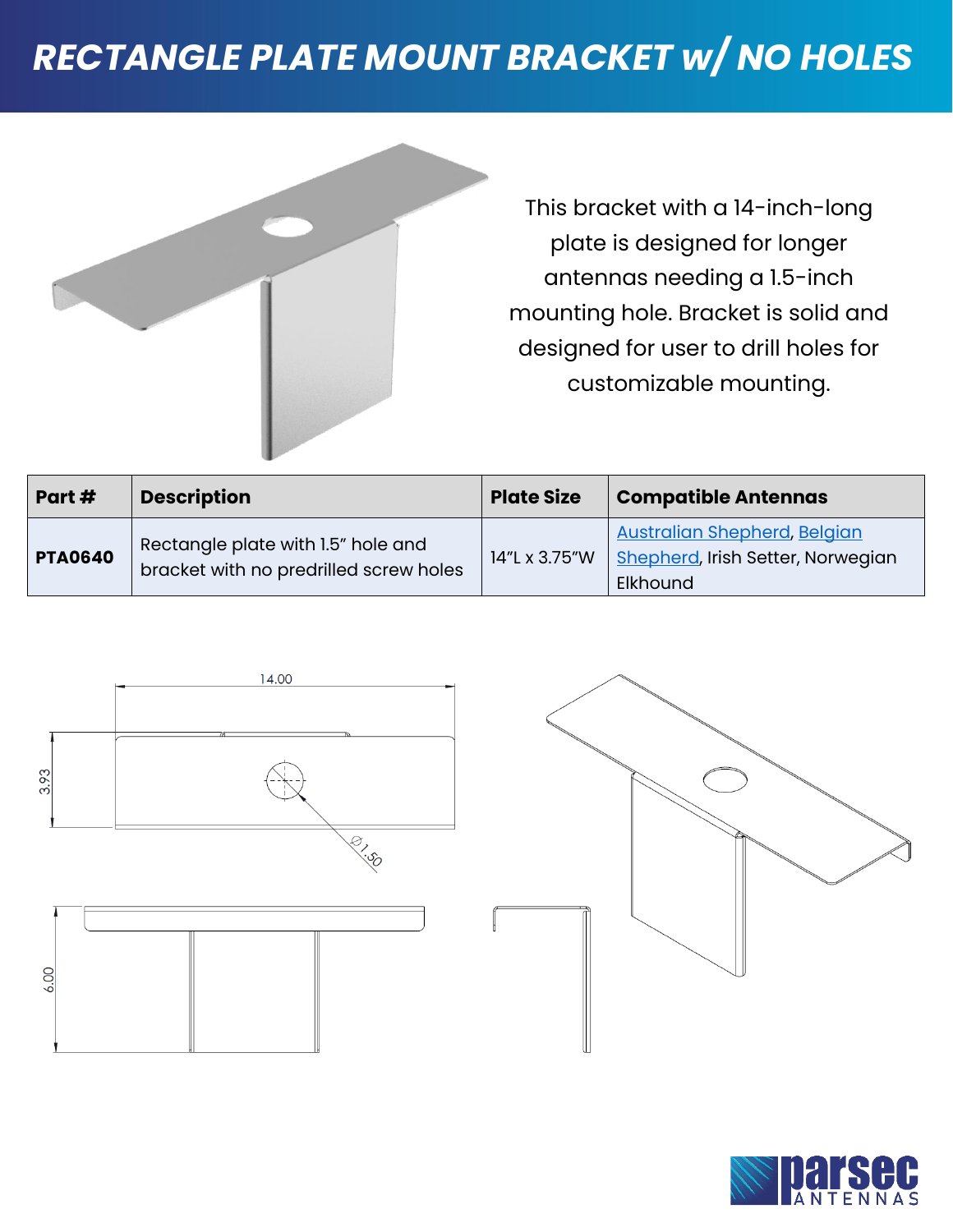# *RECTANGLE PLATE L MOUNT BRACKET*



This bracket with a 14-inch-long plate is designed for longer antennas needing a 1.5-inch mounting hole. L bracket includes predrilled holes and slots for mounting. Bottom part of L bracket is solid and allows user to drill holes for customizable mounting.

| Part#          | <b>Description</b>                                          | <b>Plate Size</b> | <b>Compatible Antennas</b>                                                           |
|----------------|-------------------------------------------------------------|-------------------|--------------------------------------------------------------------------------------|
| <b>PTA0641</b> | Rectangle plate with 1.5" hole and L bracket   14"L x 3.75W |                   | <b>Australian Shepherd, Belgian</b><br>Shepherd, Irish Setter,<br>Norwegian Elkhound |